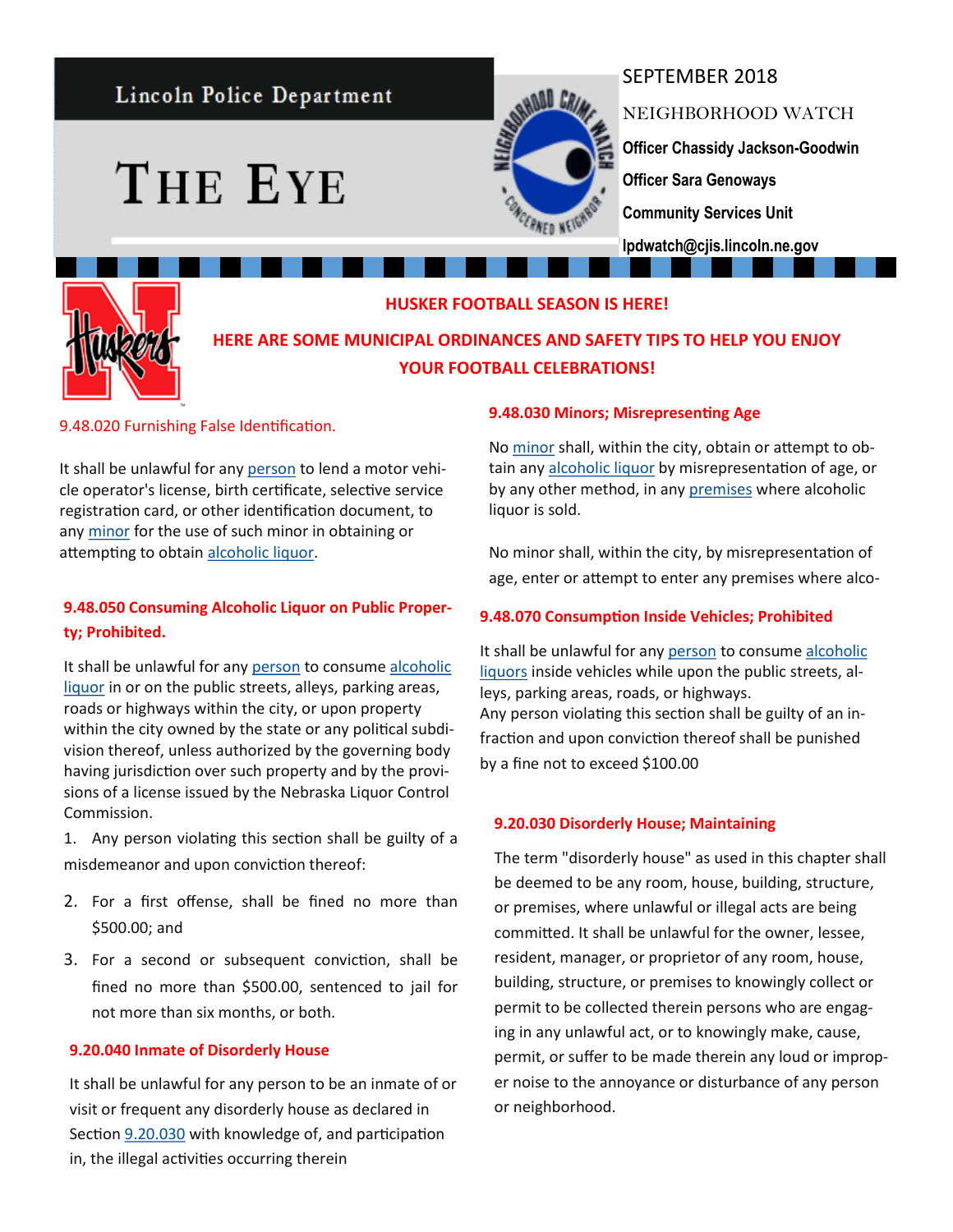#### **9.20.050 Disturbing the Peace**

1. It shall be unlawful for any person to intentionally or knowingly disturb the peace and quiet of any person, family, or neighborhood, or any public assembly, or assembly of persons for religious worship. The offense of disturbing the peace shall include, but shall not necessarily be limited to, the following:

- 2. Engaging in fighting;
- 3. Exhibiting threatening or violent conduct directed towards another person;
- 4. Using abusive, threatening, or other fighting language or gestures directed towards another person or persons; or
- 5. Picketing or demonstrating on a public way within 150 feet of any primary or secondary school building while the school is in session and during the one-half hour before the school is in session and during the one-half hour after the school session has been concluded.

6. Any person who shall violate this section shall be deemed guilty of a misdemeanor and upon conviction thereof shall be punished by imprisonment in the county jail for a period not to exceed three months, or by a fine of not less than \$150.00 nor more than \$500.00, recoverable with costs, or both such fine and imprisonment.

### **9.20.060 Failure to Disperse**

1. Whenever a police officer has probable cause to believe that a person or persons are creating a disturbance of the peace and quiet of any person or neighborhood, such police officer may order said person or persons not residing on the premises to disperse for the purpose of abating the said disturbance.

It shall be unlawful for any person to refuse to comply with a lawful order to disperse given by a police officer in the performance of the officer's duties under this section

## **9.16.210 Urinating or Defecating in Public; Prohibited.**

It shall be unlawful for any person to urinate or defecate on a public street, alley, or any other property, public or private, open to or visible to the public.



Lincoln Police Department have been conducting specialized traffic enforcement from August 17 which will last until Sept 3, 2018 to coincide with the nationwide "You Drink & Drive You Lose" campaign. Increased enforcement for the project is funded by the Nebraska Office of Highway Safety. There will be extra officers conducting traffic enforcement to deter impaired driving. There will be a zero tolerance approach to drivers under the influence of alcohol and/or drugs,.

In 2017 LPD officers investigated 9,014 traffic accidents. 1,922 resulted in injury, with 7 involving deaths. 1,003 drivers were arrested for driving under the influence.

Drink responsibly, and find alternate transportation, use a designated driver.